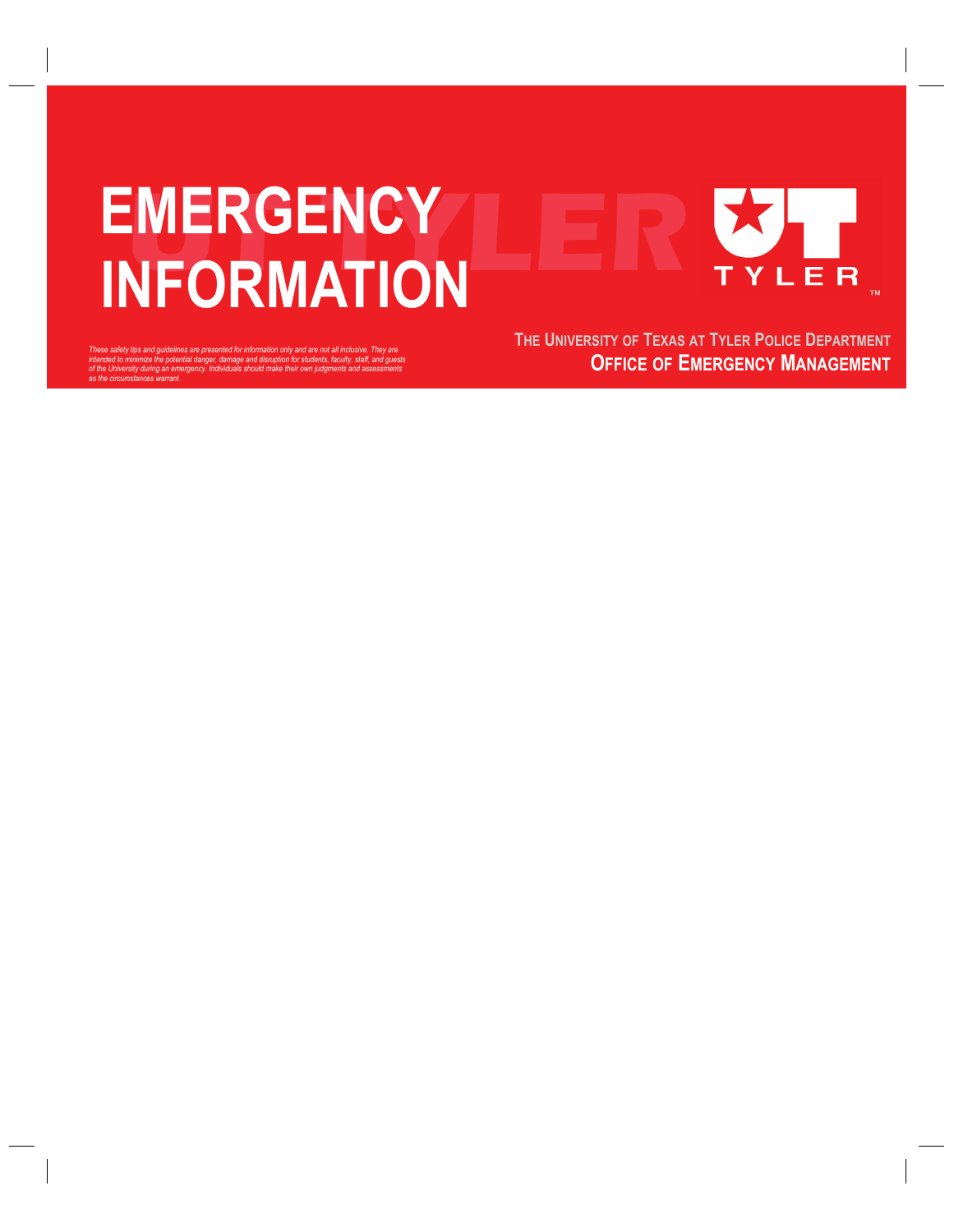

POLICE-FIRE-MEDICAL

| Department                   | Campus         | Off-Campus     |
|------------------------------|----------------|----------------|
| Emergency (Police-Fire-EMS)  | 911            | 911            |
| Police Dispatch (24-hours)   | 7300           | (903) 566-7300 |
| <b>Police Administration</b> | 7060           | (903) 566-7060 |
| Health & Safety              | 7011           | (903) 566-7011 |
| <b>Physical Plant</b>        | 7291           | (903) 566-7291 |
| <b>Power Plant/Utilities</b> | 7030           | (903) 566-7030 |
| <b>Counseling Services</b>   | 7254           | (903) 566-7254 |
| Residence Life               | 7008           | (903) 566-7008 |
| News & Information           | 7170           | (903) 566-7170 |
| <b>Student Health Clinic</b> | (903) 566-0278 | (903) 566-0278 |

### IMPORTANT PHONE NUMBERS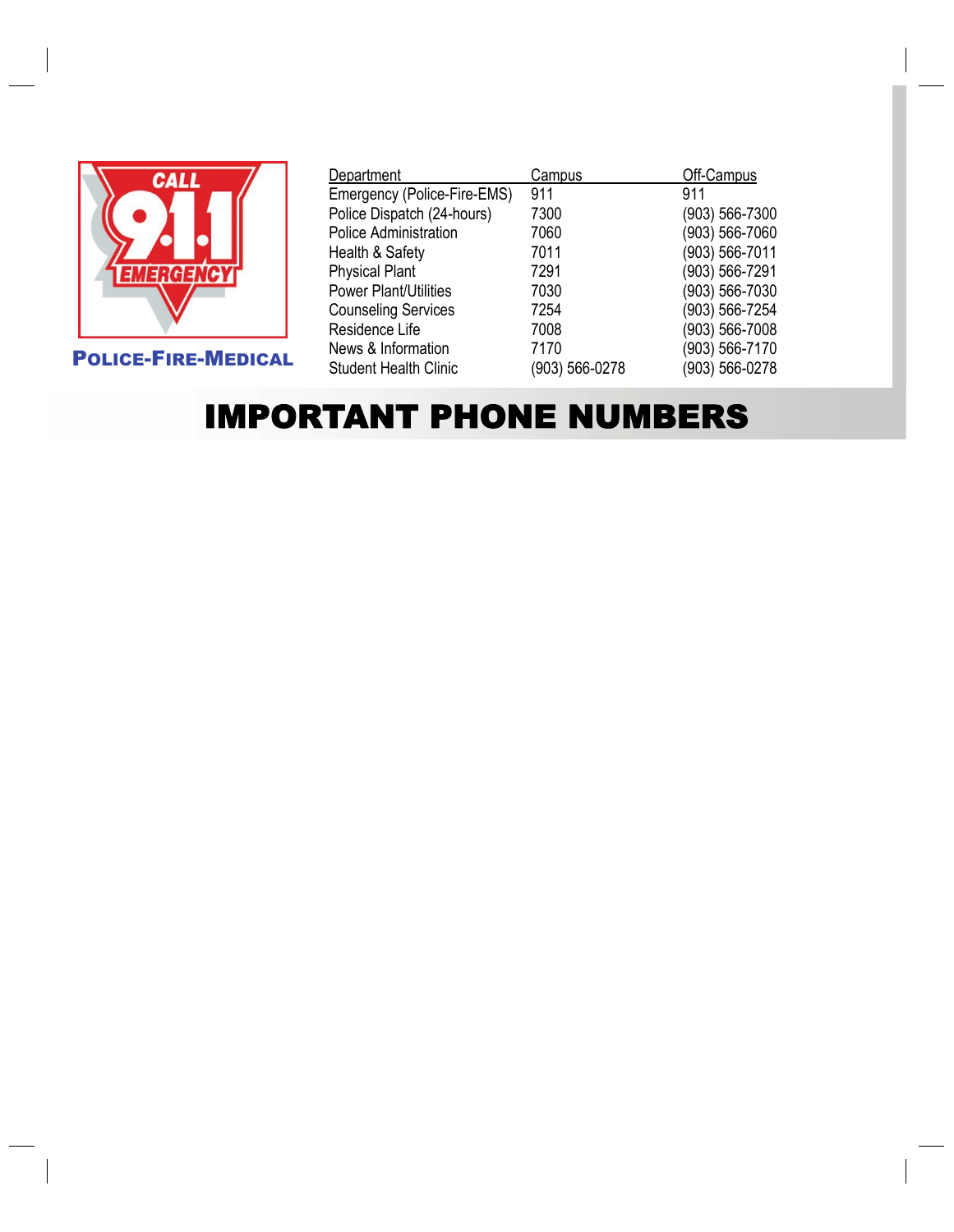In the event of a **FIRE** or **FIRE ALARM** in or near your area:

- Remain calm and encourage others to do the same.
- Activate the nearest fire alarm (if not done) and alert those around you.
- Exit the area, turning off lights and shutting doors behind you.
- Do not use elevators.
- Evacuate building through nearest exit and move at least 200 feet away from structure.
- Report injuries by calling 911 and refer to the INJURY tab in this flipchart.
- Do not return to building unless authorized by fire or police personnel.

### FIRE or FIRE ALARM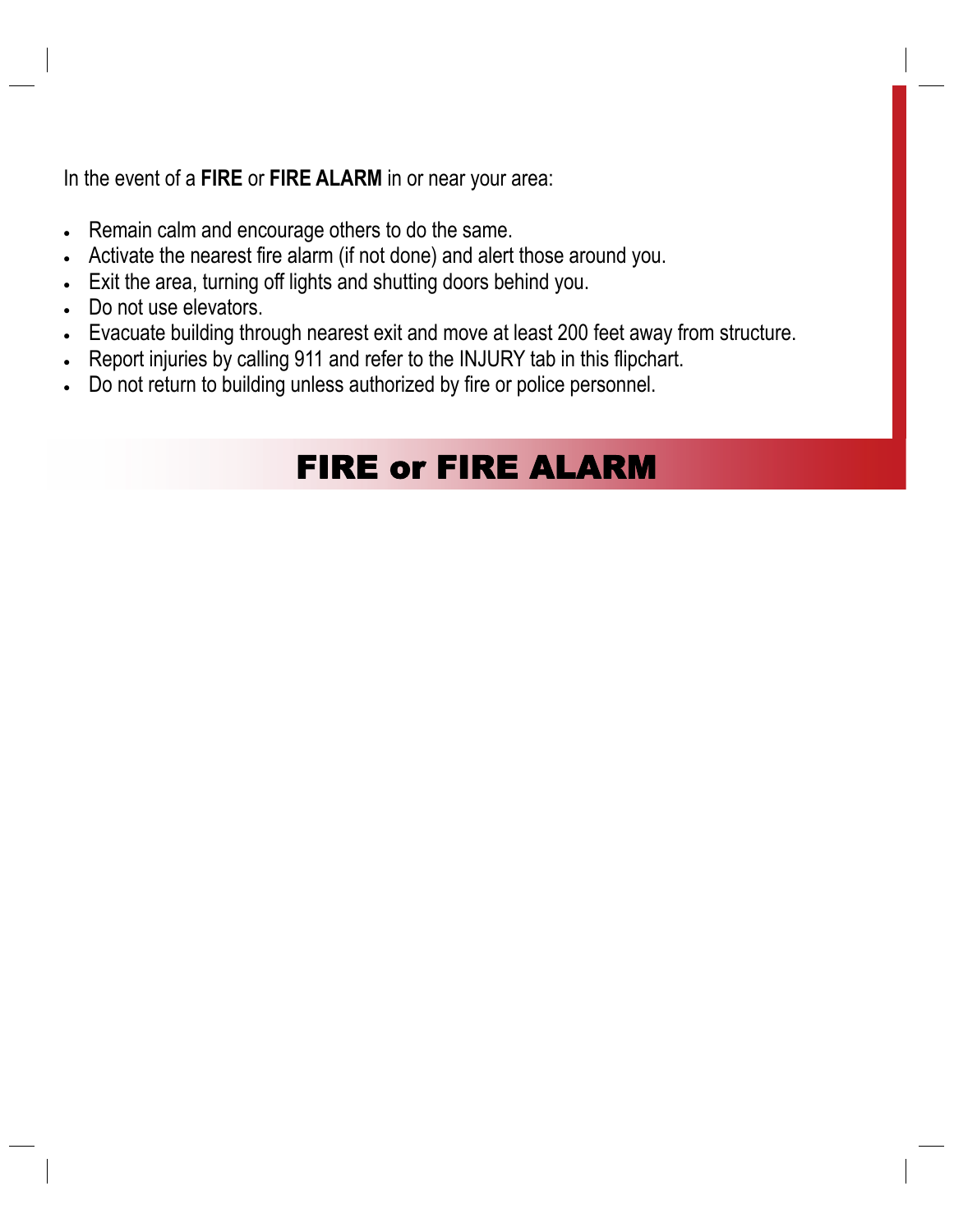#### If there is a **TORNADO** or **SEVERE WEATHER** in the area:

- Remain calm and encourage others do the same.
- Listen for city or campus tornado sirens or other warnings, monitor weather conditions.
- Move to designated tornado safe area in building (indicated on signs in campus buildings).
- If unable to get to shelter, move to an interior room on lowest level of building without windows and take cover.
- Stay away from doors and windows.
- Avoid auditoriums, gyms, lecture halls, labs and hazmat storage areas.
- Do not go outdoors to get to a shelter.
- Remain sheltered until given the all-clear.
- Report injuries by calling 911 and refer to the INJURY tab in the flipchart.

### TORNADO / SEVERE WEATHER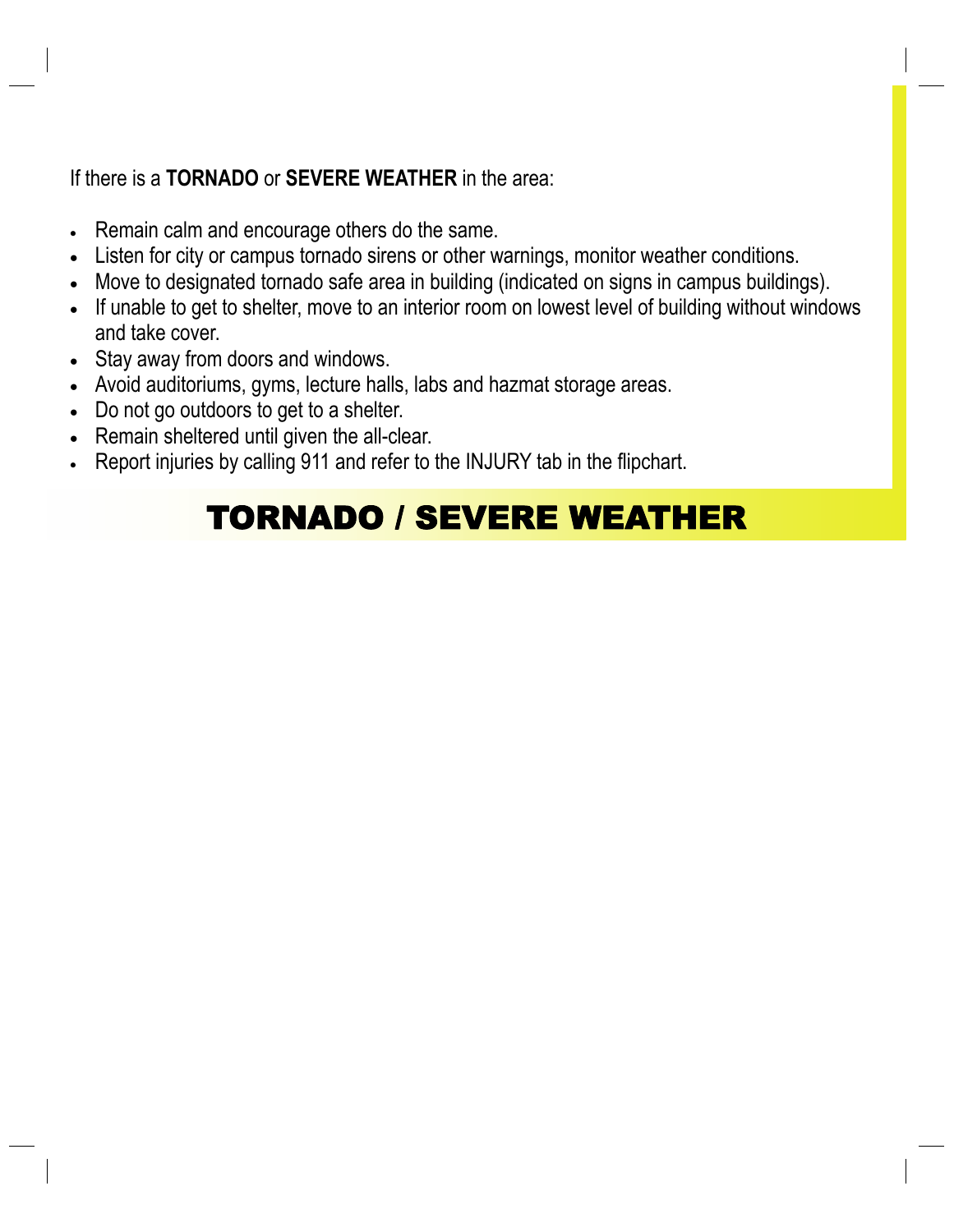#### If there is a **MEDICAL EMERGENCY** or **INJURED PERSON** in your area:

- Remain calm and encourage others to do the same.
- If the injury appears to be serious or if the injured person requests it, call 911 immediately.
- Do not attempt to move a person who has fallen or appears to be in pain.
- Limit your communication with ill or injured person to quiet reassurances.
- If properly trained persons choose to administer first-aid for minor injuries, ensure proper
- procedures are followed.
- For serious injuries, check breathing and give artificial respiration if necessary.\*
- Control serious bleeding by direct pressure on the wound.\*
- Continue to assist the victim until help arrives. \*
- AEDs are located on campus if needed. \*
- After any incident, notify UT Tyler Environmental Health & Safety at 7011.

*\*Note: Only qualified trained personnel should provide first aid treatment (e.g.: first aid, CPR/AED).*

### MEDICAL EMERGENCY or INJURED PERSONS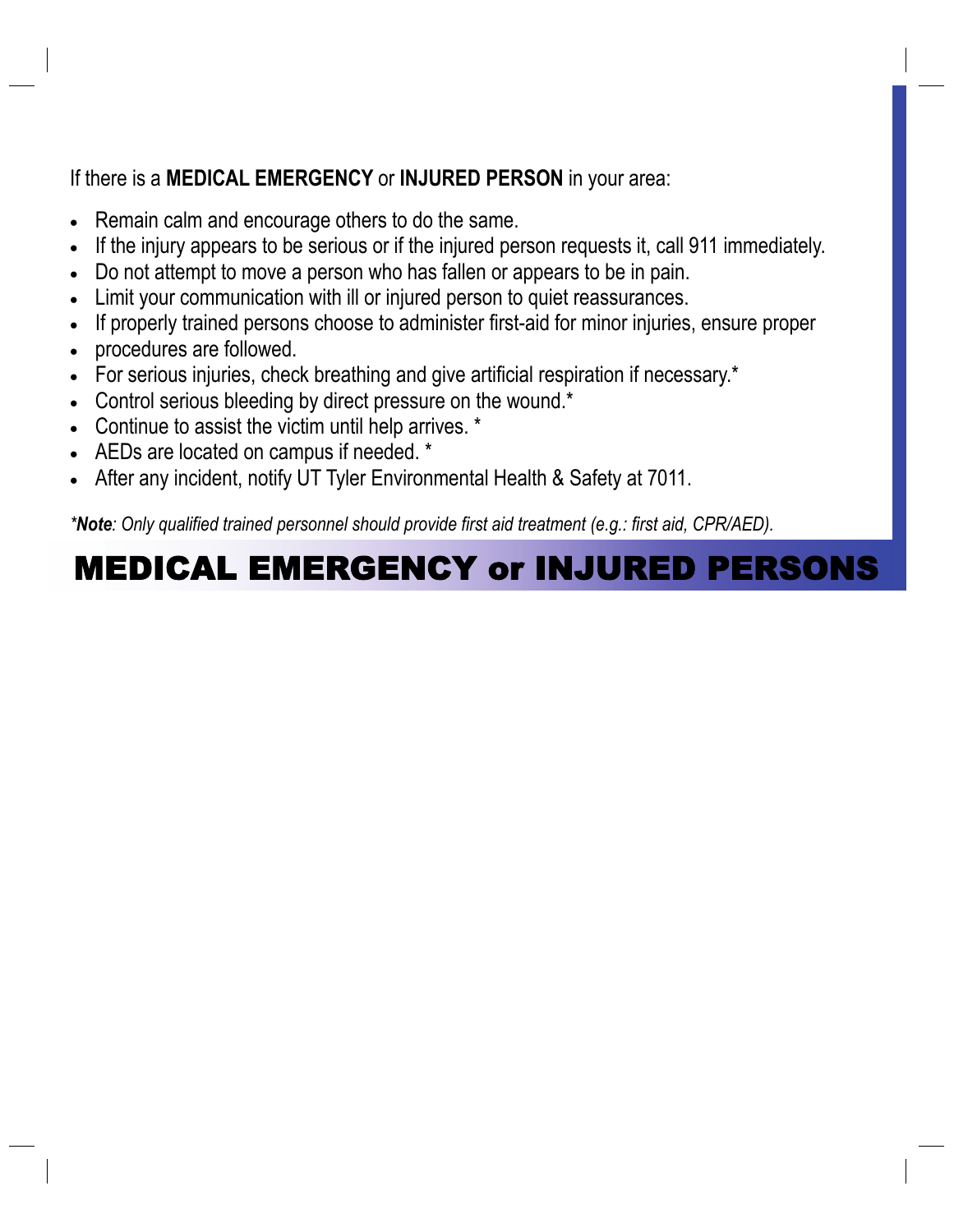If there is an **ACTIVE SHOOTER** on campus:

#### **RUN**

- If you have a clear path away from the shooter, RUN from the building to safety
- Call 911

#### **HIDE**

- If you DO NOT have a safe pathway out of the building:
- Lock doors, Close blinds, Turn off Lights, Silence Phones •
- Call 911
- Do NOT try to leave until Law Enforcement gives ALL CLEAR

#### **FIGHT**

- If you HAVE NO OTHER CHOICE and are confronted:
- Find nearby items that can be used as weapons
- Attack the shooter as a group and as aggressively as possible
- Call 911 as soon possible

**These safety tips and guidelines are not all inclusive, but if understood and followed up with periodic reminders and training when feasible, it can increase your chances of surviving an active shooter incident.**

### ACTIVE SHOOTER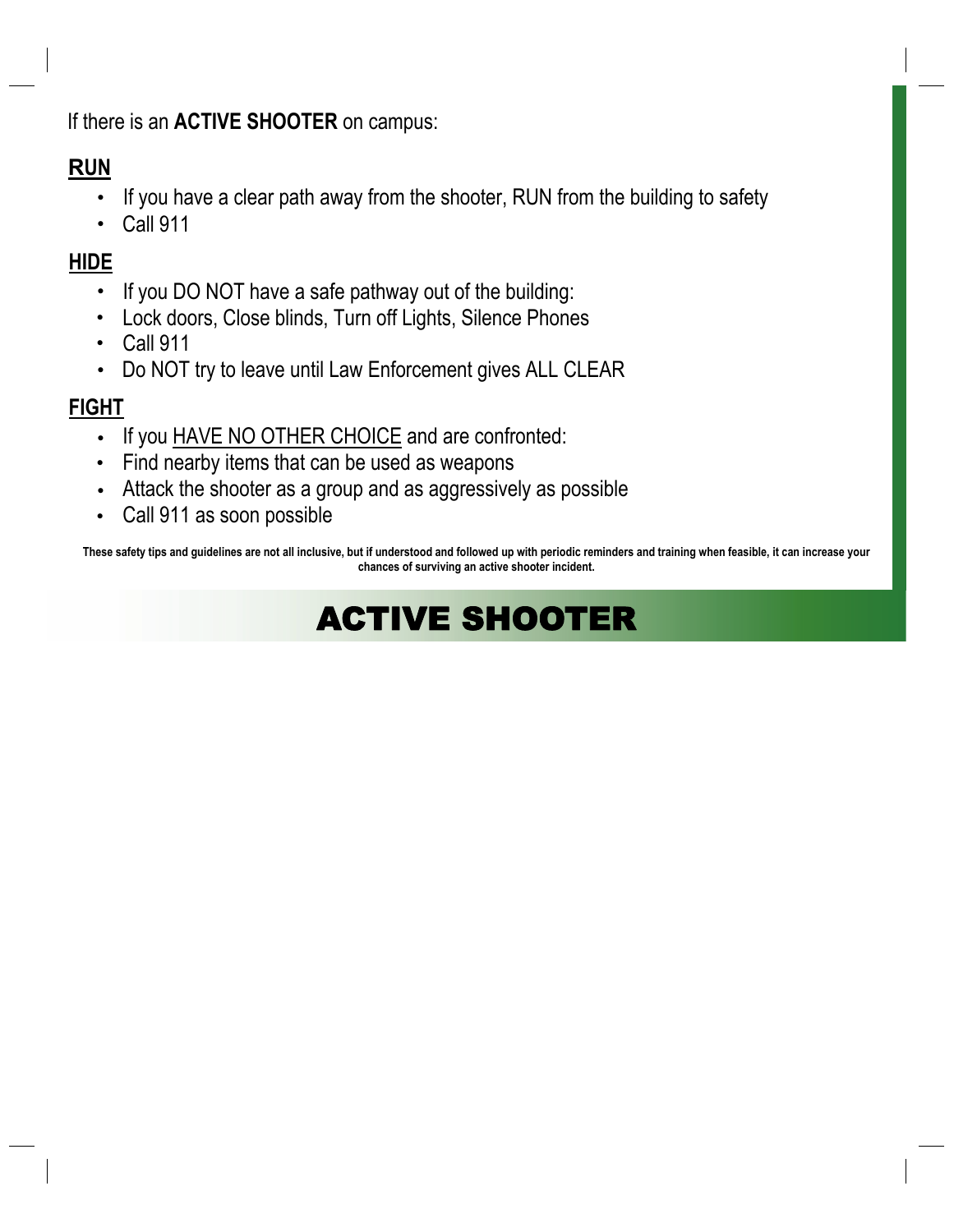#### If you encounter a **DANGEROUS** or **SUSPICIOUS PERSON**:

- Do not threaten, intimidate, or physically confront the person.
- Do not let anyone into a locked building or room.
- Do not block the person's access to an exit.
- If person asks to speak to a specific University official, ask them to be seated and move outside the person's hearing range to call 911.
- Call 911 as soon as you can do so safely.
- Make mental notes of descriptive characteristics of person.

#### If you encounter a **SUSPICIOUS ITEM** or **PACKAGE**:

- Do not touch or move the item and move away from the area.
- Call 911 from a land-line telephone.
- Control access to the area for the safety of others.
- Avoid contact with others if you come in direct contact with a suspicious substance.
- The following indicators may identify a threat: No return address; Odd smell; Leakage or
- seepage; Liquid, powder, or unidentified substance from an unknown source; Strange sounds (ticking, beeping).

### SUSPICIOUS PERSON or ITEM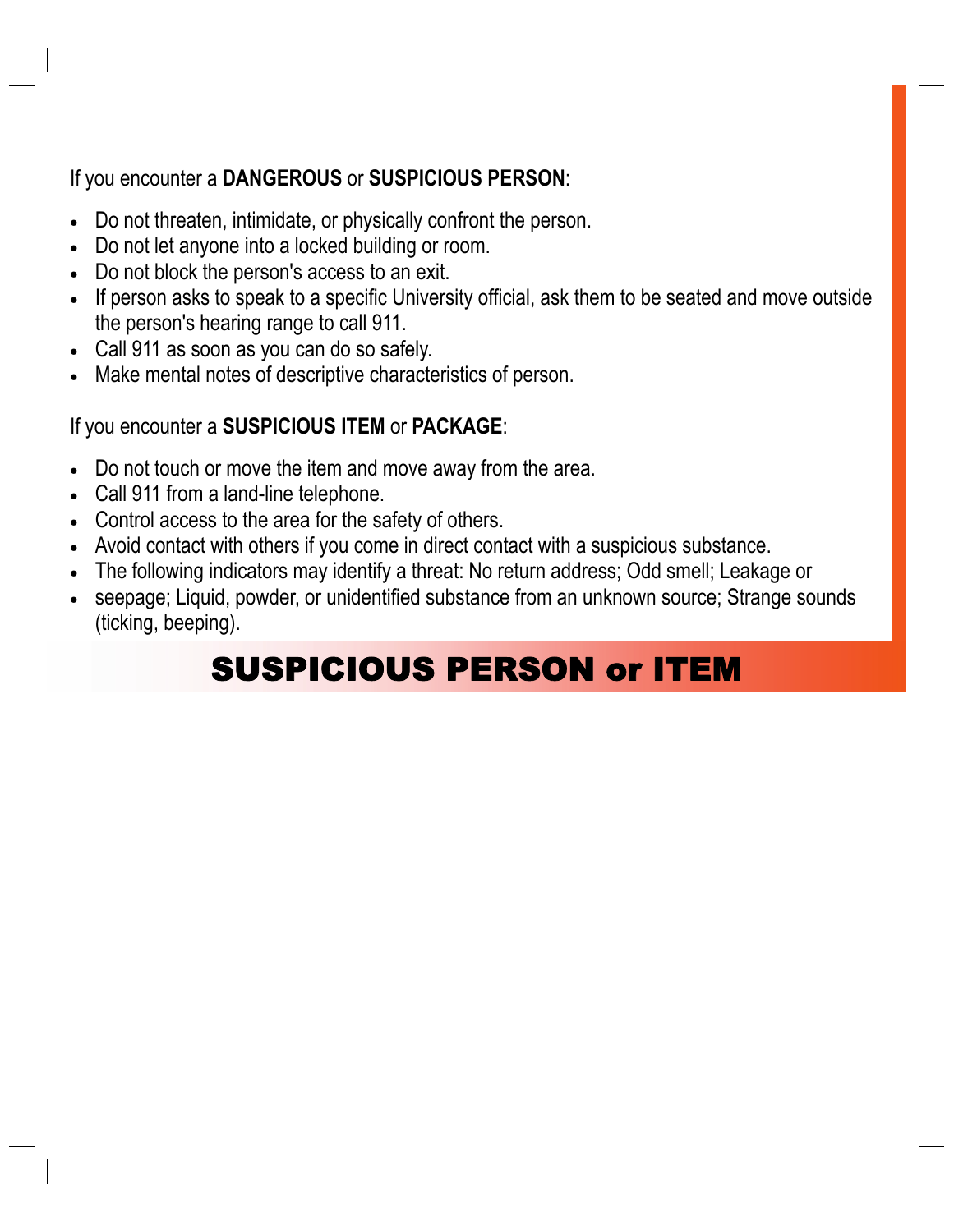If someone around you is experiencing a **PSYCHOLOGICAL CRISIS** or is **THREATENING SUICIDE**:

- A psychological crisis exists when someone is threatening harm to themselves or others, or is out of touch with reality. The crisis may be manifested as paranoia, hallucinations, delusions, uncontrollable behavior, and/or complete withdrawal.
- If you come into contact with someone experiencing a psychological crisis that appears to be
- potentially dangerous (individual is unduly aggressive, hostile, has a weapon, or otherwise
- unmanageable) do NOT attempt to handle the situation alone—contact police by calling 911. The safety of the person in crisis, yourself, and individuals in the surrounding area are of utmost importance.
- If a student is contemplating suicide:
	- Remain calm and encourage others do the same.
	- Try to provide a safe, quiet, secure place for the individual.
	- Maintain a straightforward, supportive attitude.
	- Remind them they are not alone.
	- Do not moralize or minimize concerns.
	- If the threat is immediate or imminent, call 911.
	- If the person needs counseling assistance, call 7254.

### PSYCHOLOGICAL CRISIS/SUICIDE THREAT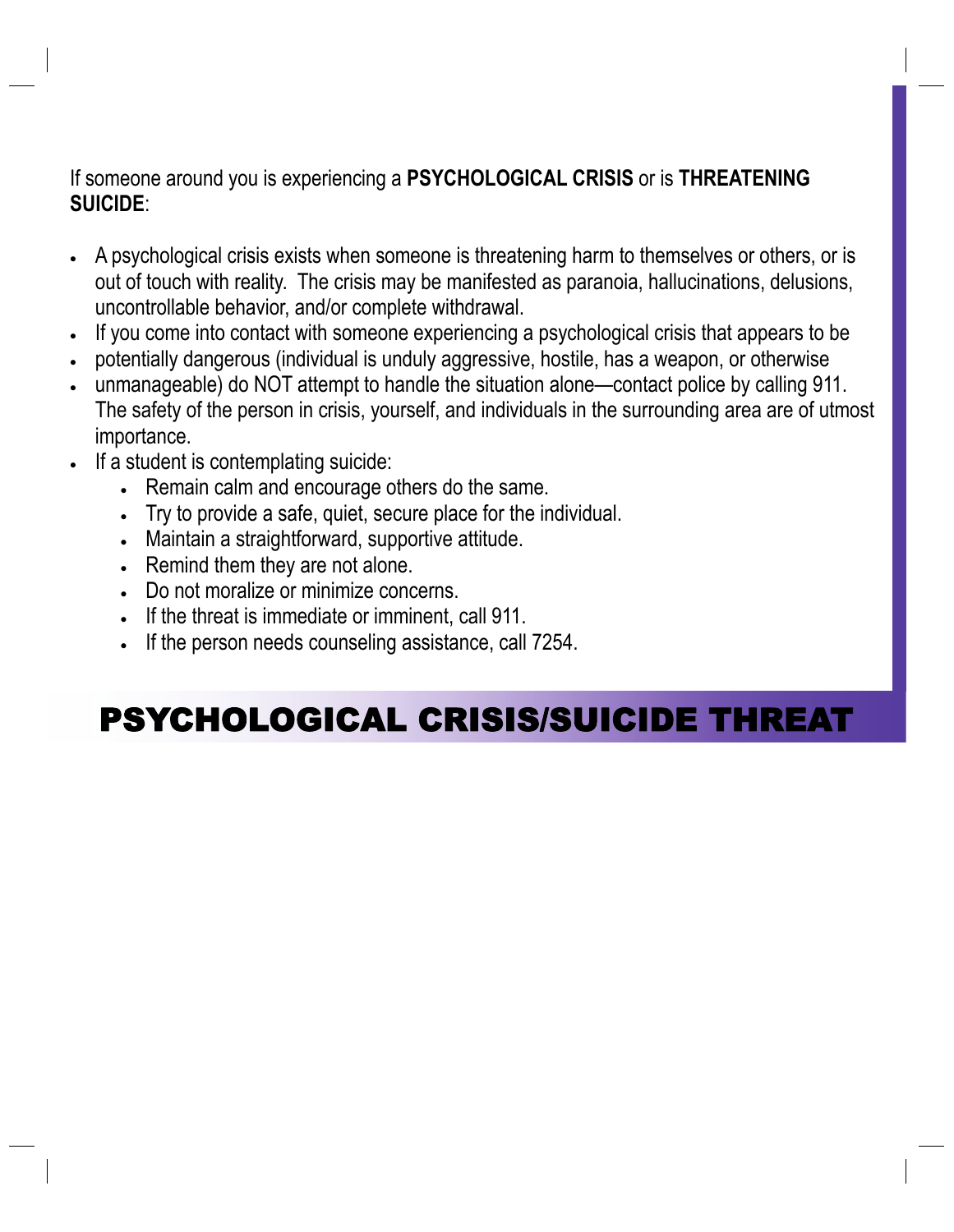If you receive a **BOMB THREAT** or observe a package you believe may contain a BOMB.

- Remain calm and encourage others do the same.
- If you observe a suspicious object or potential bomb on campus DO NOT HANDLE OBJECT!
- Clear the area and call 911 from a land-line telephone. Do not use cell phones or radios.
- If you receive a phone call bomb threat attempt to ask the caller:
	- 1. When is the bomb going to explode?
	- 2. Where is the bomb located?
	- 3. What kind of bomb is it?
	- 4. What does it look like?
	- 5. Why did you place the bomb?
- Talk to the caller as long as possible and document the following:
	- 1. Time of call.
	- 2. Age and sex of caller.
	- 3. Speech pattern, accent.
	- 4. Emotional state of caller.
	- 5. Background noise.
- Police Officers will conduct a cursory bomb search.
- While evacuating, employees may make a visual inspection of their area for suspicious objects and report the location to Police . DO NOT HANDLE OBJECT!
- If an emergency exists activate the building fire alarm and follow evacuation procedures.

### BOMB THREAT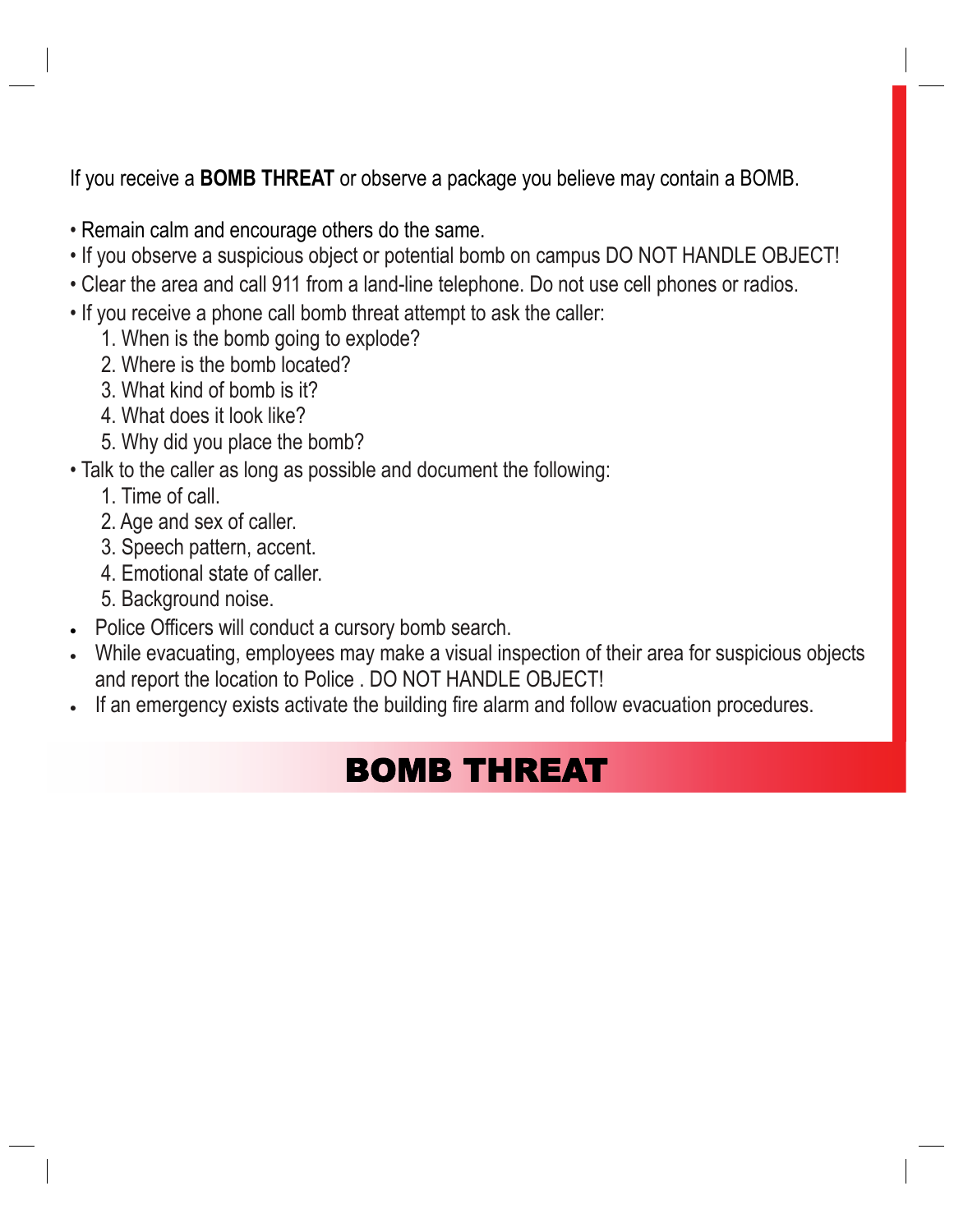In case of **HAZARDOUS MATERIAL** spill, leak or strange odors:

- Remove yourself from the area, and keep others away.
- Do not walk into, touch, or smell any of the spilled substance.
- Try not to inhale gases, fumes or smoke.
- If possible, cover mouth with a cloth while leaving the area.
- Stay away from any accident victims until the hazardous material has been identified.
- Try to stay uphill and upwind of the accident.
- Call Emergency Communications at 7300 and state your name, location and information about the spill (area involved, injuries, type of chemicals, amount).
- Police will notify Environmental Health and Safety, Facilities Management, and any other needed resources.

#### **ALWAYS BE FAMILIAR WITH ANY CHEMICALS YOU ARE WORKING WITH**.

If you have been exposed to a chemical, refer to the Material Safety Data Sheet (MSDS) for that chemical or chemical compound. Go to the Health Hazard Data Section, usually on the first page. This should include First Aid Information.

MSDS copies are maintained in each laboratory and work area, in the Lab Manager's Office, and with the Environmental Health and Safety Office and on the EHS web site at: **http://www.uttyler.edu/safety/** 

### HAZMAT/CHEMICAL RELEASE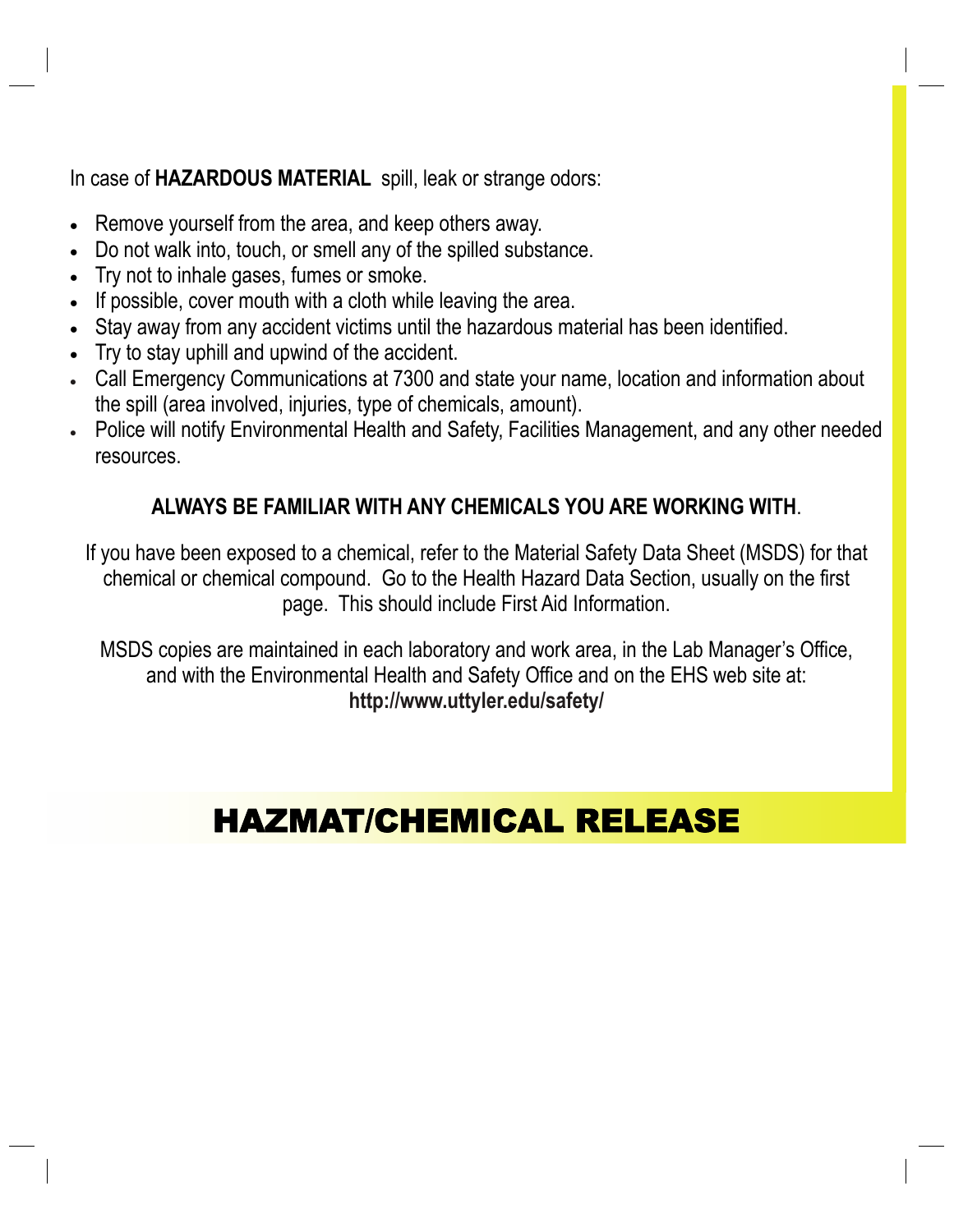In case of contact with **BLOOD, BODILY FLUIDS, or INFECTIOUS AGENTS:**

An exposure means a specific eye, mouth, or other mucous membrane, non-intact skin or contact exposure with blood or other potentially infectious materials.

#### **IF YOU ARE EXPOSED:**

- Immediately WASH area with antibacterial soap and running water or eye wash for 15 minutes.
- Flush mouth, nose, or eyes for 15 minutes if blood is splashed on mucous membranes.
- NOTIFY your supervisor.
- REPORT the incident to the Office of Environmental Health and Safety (7011).
- REQUEST blood testing and Hepatitis B vaccination.

#### **UNIVERSAL PRECAUTIONS**

Minimize your exposure by wearing gloves, splash goggles, pocket mouth-to-mouth resuscitation masks (for CPR), or other barrier devices.

#### **RESPONSE TO BLOOD/BODILY FLUID SPILLS (Trained Personnel Only)**

- Wear appropriate Personal Protective Equipment (PPE).
- Carefully cover the spill with an absorbent material, such as paper towels, to prevent splashing.
- Decontaminate the area of the spill using an appropriate disinfectant. When pouring disinfectant over the area always pour gently and work from the edge of the spill towards the center to prevent the contamination from spreading out.
- Wait 10 minutes to ensure adequate decontamination, and then carefully wipe up the spilled material.
- Disinfect all mops and cleaning tools after the job is done.
- Dispose of all contaminated materials appropriately.
- Wash your hands thoroughly with soap and water immediately after the clean up is complete.

## BLOOD, BODY FLUID, INFECTIOUS AGENTS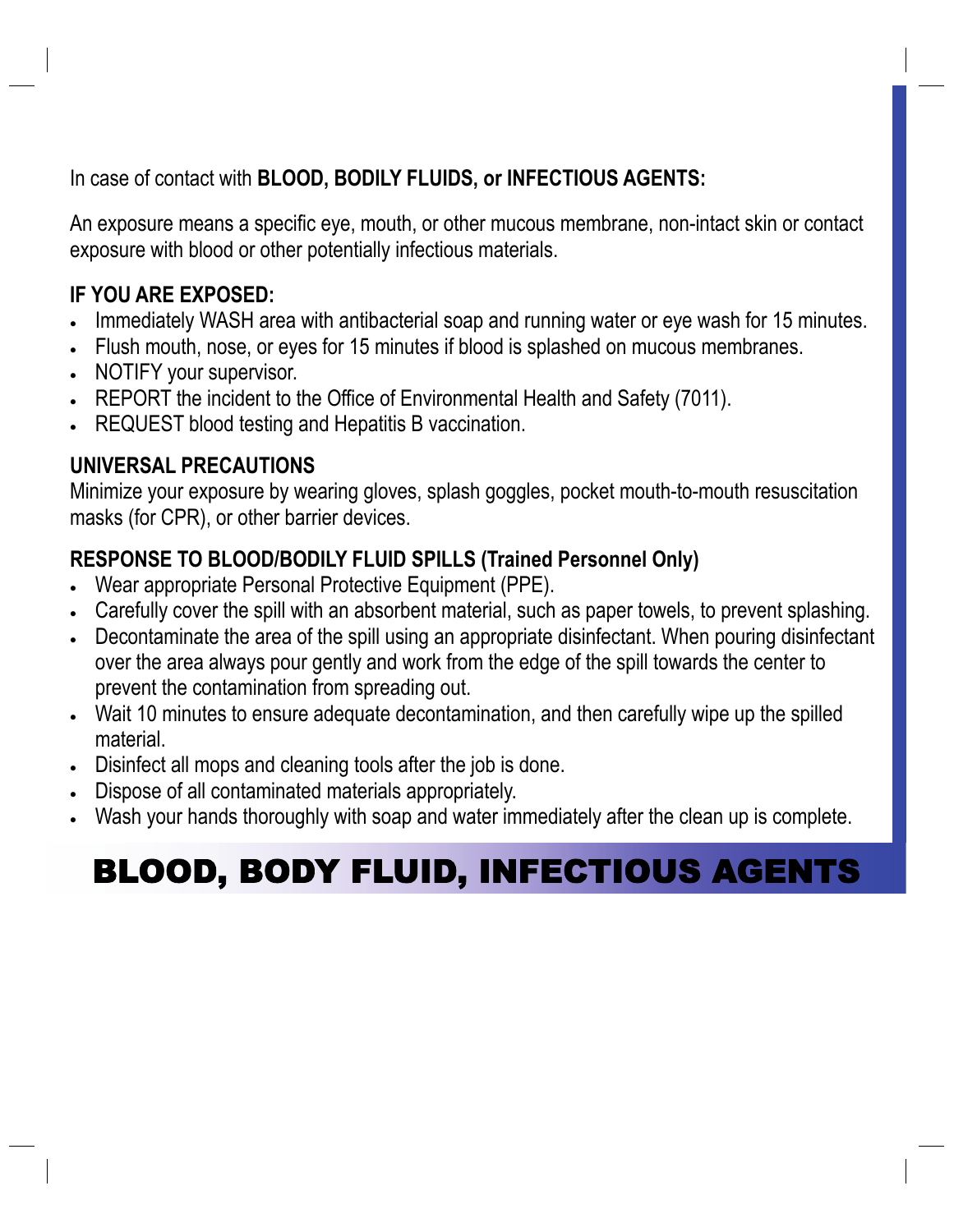#### If a **ELECTRICAL POWER FAILURE** occurs in your building:

- In the event of a major utility failure, immediately notify the Emergency Communications at 7300.
- If an emergency exists, activate the building alarm (fire alarm) and evacuate the building.
- Unplug all equipment being used in your area—computers, printers, etc. This will assist in
- ensuring circuit breakers will not fail when power is restored and will protect vital equipment.
- Move cautiously to a lighted area.

#### If your area experiences **FLOODING**:

- Stop using all electrical equipment.
- Call Emergency Communications at 7300.

#### If your area experiences a **GAS LEAK**:

- Cease all operations. Do not switch lights or any electrical equipment on or off. Remember,
- electrical arcing can trigger an explosion!
- Notify others in your area and evacuate the building.
- Do not smoke.
- Call Emergency Communications at 7300.

#### If your area experiences a **VENTILATION** problem:

• If smoke or noxious odors come from the ventilation system, immediately notify Emergency Communications at 7300. If necessary, cease all operations and vacate the area.

#### If someone is caught in a **STUCK ELEVATOR**:

- Use the emergency phone that rings directly to Police Dispatch. Stay calm and understand that elevators have a failsafe condition - the elevator cannot go into free fall.
- Do not try to open elevator doors or climb out.

### UTILITY FAILURES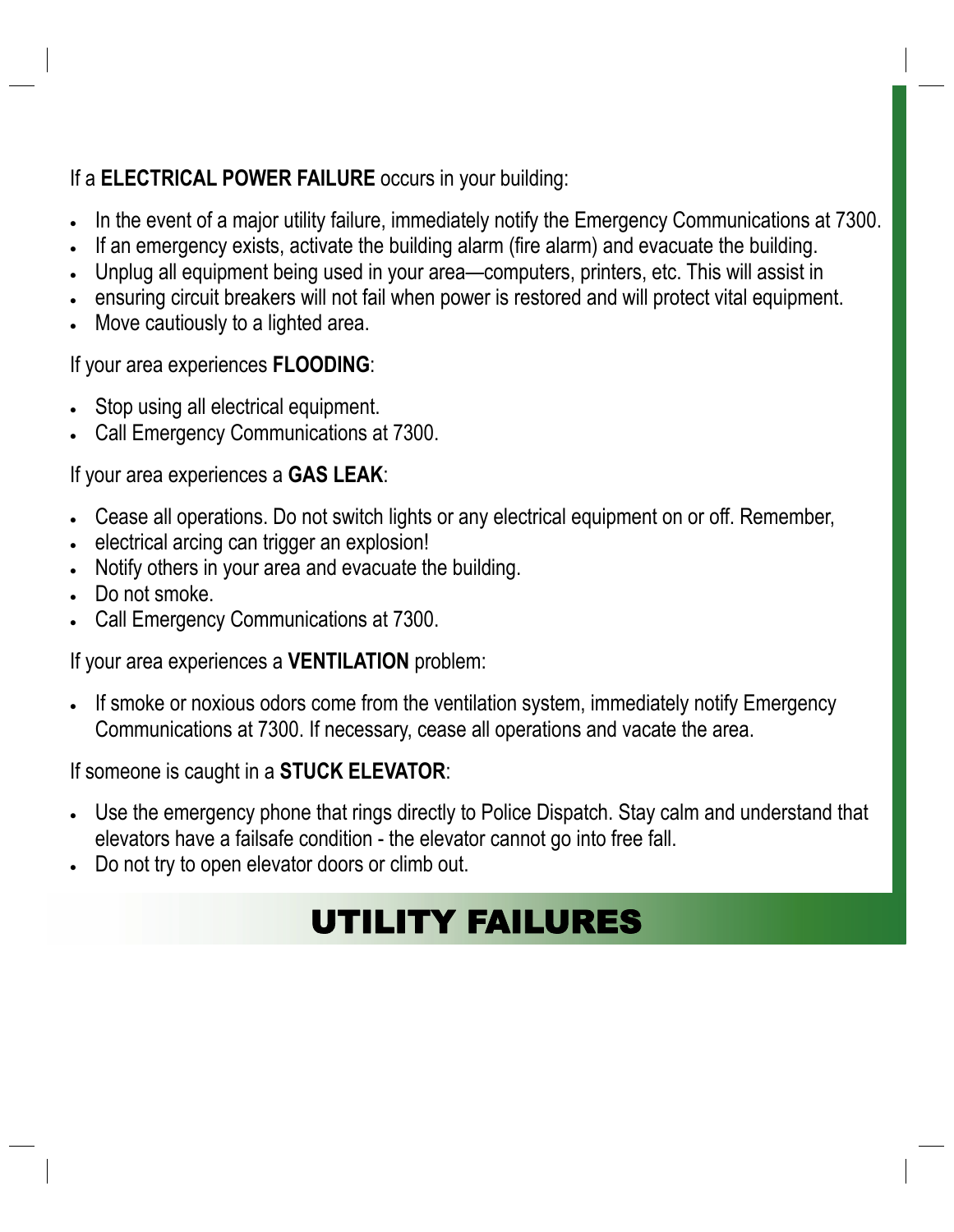If you witness or experience **VIOLENT** or **CRIMINAL BEHAVIOR**:

- If you are a victim or a witness to any on-campus offense or observe a criminal act or suspicious person on campus, call 911.
- Note details and supply the dispatcher with any helpful information.
- Everyone can help make the campus a safe place by promptly reporting suspicious or criminal activity.

If a **CIVIL DISTURBANCE** or **RIOT** is in progress:

- Keep a safe distance from any crowd activities that appear unsafe.
- Secure your area—lock doors, windows.
- Avoid confrontation with crowd participants.
- If police are not already present, call 911 and report details of the event.

#### If you are involved in a **HOSTAGE SITUATION**:

- Remain calm and be patient. Time is on your side. Avoid drastic action.
- The initial 45 minutes are the most dangerous. Follow instructions, be alert and stay alive. The captor is emotionally unbalanced. Don't make mistakes that could hazard your well-being.
- Don't speak unless spoken to and only when necessary. Don't talk down to the captor, who may be in agitated state. Avoid appearing hostile. Maintain eye contact with the captor at all times if possible, but do not stare. Treat the captor like royalty.
- Try to rest. Avoid speculating. Comply with instructions the best you can. Avoid
- arguments. Expect the unexpected.
- Displaying a certain amount of fear can possibly work to your advantage. Be observant. When you are released, or when you escape, the personal safety of others may depend on what you remember about the situation.
- Be prepared to answer the police on the phone. Be patient, wait. Attempt to establish rapport with the captor.
- If medications, first aid or restroom privileges are needed by anyone, tell the captor.

### CRIMINAL / CIVIL DISTURBANCE / HOSTAGE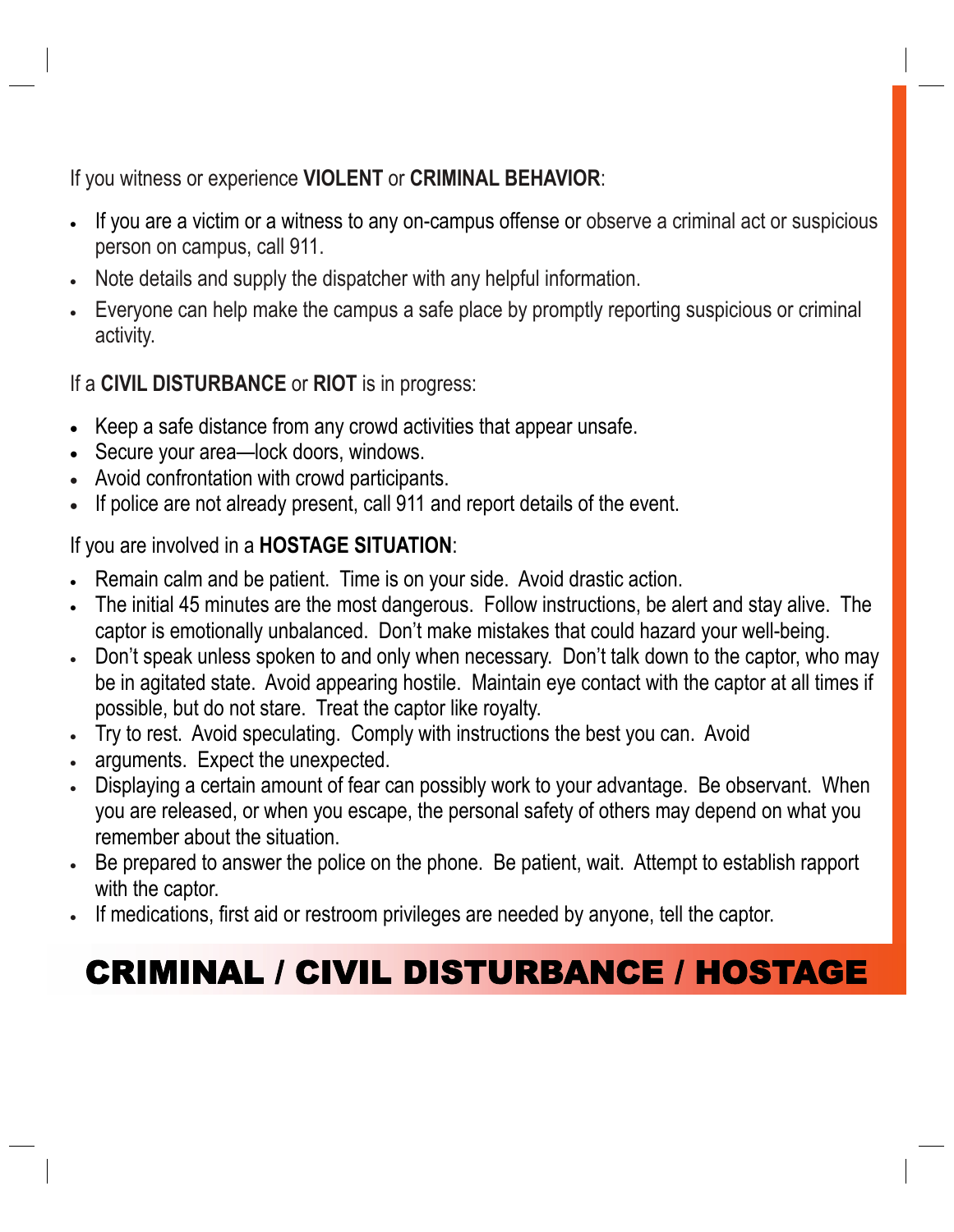The University will use the following components to issue **WARNINGS** for emergencies:

*Outdoor Warning System...The University's outdoor warning system issues tone and voice messages in the event of an emergency which will be heard campus-wide by persons outside. Text Message...Students, faculty, and staff who register for the alerts will receive SMS messages on their mobile phones when this system is activated.* 

*Voice Message Broadcast...A message will be sent to the voicemail boxes of all campus telephone extensions.* 

*E-mail...Students, faculty, and staff will receive an e-mail message sent to their official UT Tyler e-mail address.* 

*University Web Site...The University Web site will be updated with information and instructions during an emergency situation.* 

*Person-to-Person Communication (DSLs)...The University's Departmental Safety Liaisons will deliver instructions to persons in their designated buildings/departments.* 

If you are instructed to **SHELTER-IN-PLACE**:

- Close and lock doors and windows.
- Move to safe area.
- Instructors should verify class attendance and keep classes together.
- Remain sheltered until authorities give an all-clear notification.
- Monitor UT Tyler Web site, text messages, etc. if possible.
- Do NOT call 911 unless you are reporting a life-threatening situation.

If you are instructed to **EVACUATE**:

- In an orderly manner, leave room and move toward the nearest exit. Close door as you leave (do NOT lock).
- Do not operate electrical switches and do not use cell phones, radios, electronic devices, etc.
- Turn off and unplug computers and other electrical devices IF time permits.
- When outside, move away from building toward parking lots.
- Instructors should verify class attendance and keep classes together.
- Remain outside buildings until authorities give an all-clear notification.

## NOTIFICATIONS & GENERAL PROCEDURES